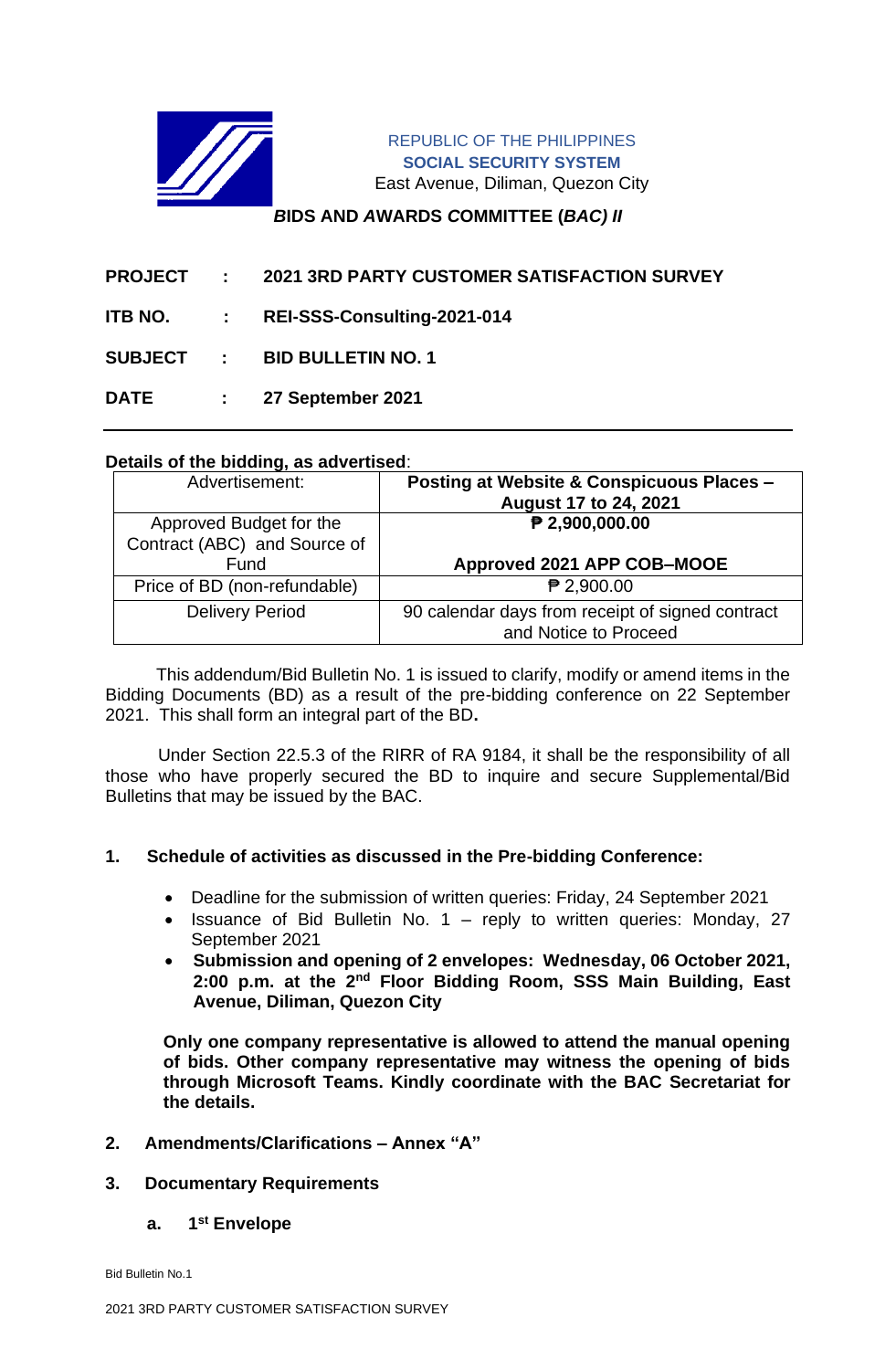- a.1 Bid Security (2% of the ABC for Cash or Manager's/Cashier's Check payable to SSS or Bank Draft of the ABC, 5% of the ABC for Surety Bond **or** Bid Securing Declaration – form supplied)
- a.2 TPF 1 Technical Proposal Submission Form
- a.3 TPF 2 Consultant's Reference : Relevant Services Carried out in the last five (5) years that best illustrate qualifications.
- a.4 TPF 3 Comments and Suggestions of Consultant on the Term of Reference and on data, services, facilities to be provided by the Social Security System
- a.5 TPF 4 Description of the Methodology and Work Plan for Performing the Project
- a.6 TPF 5 Team Composition and Task Projects including organizational chart indicating relationship amongst the Consultant
- a.7 TPF 6 Curriculum Vitae of the Team Composition
- a.8 TPF 7 Time Schedule for Professional Personnel
- a.9 TPF 8 Activity (Work) Schedule
- a.10 Omnibus Sworn Statement (form supplied in the Bidding Documents)

## **b. Checklist of the 2nd envelope:**

- b.1 FPF 1 Financial Proposal Submission Form
- b.2 FPF 2 Summary of Costs
- b.3 FPF 3 Breakdown of Remuneration per Activity
- b.4 FPF 4 Miscellaneous Expenses

## **c. Additional Requirements to be submitted by the bidder with the Lowest Calculated Bid**

- c.1 2020 Income Tax Return filed through Electronic Filing and Payment System (EFPS) corresponding to the submitted Audited Financial Statement;
- c.2 Quarterly VAT for the period January 2021 to June 2021 or latest available Quarterly VAT;;
- c.3 Documents listed in the Platinum Membership and updates, if any;
	- **SEC/DTI Registration**
	- 2021 Mayor's Permit
	- Valid Tax Clearance
	- 2020 Audited Financial Statement filed through EFPS
- **4.** Awarding shall be made to the bidder with the Highest Rated and Responsive Bid (HRRB).
- **5.** All documents that need notarization should be notarized by the Notary Public himself/herself who has the authority to do so for the current year. **A copy of the Authority to Notarize from the Notary Public must be submitted.**

Bid Bulletin No.1